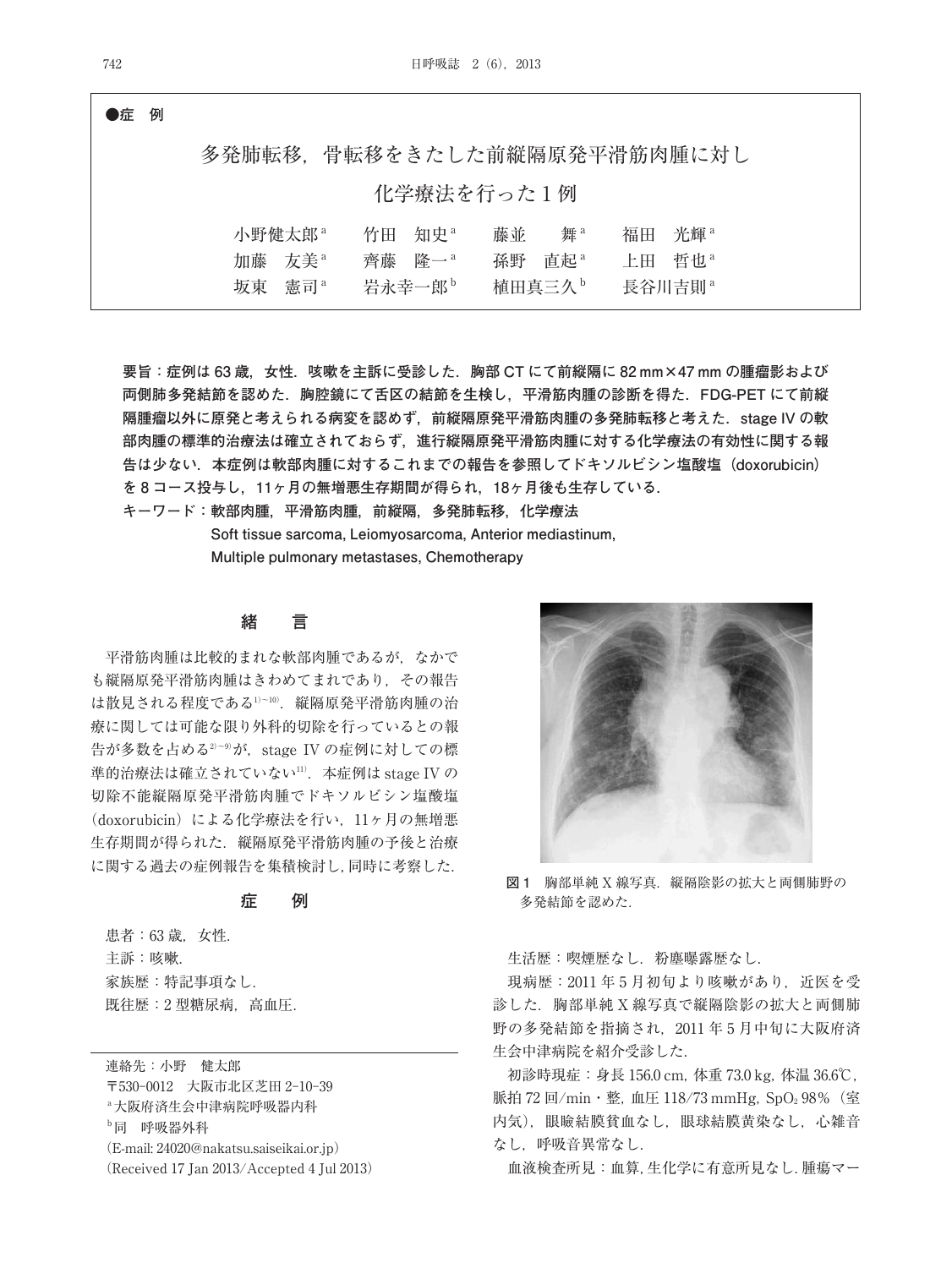

**図 2** 胸部 CT.(a)縦隔条件.前縦隔に 82 mm×47 mm の腫瘤影を認めた.(b)肺野条件.両側肺野 に肺転移と考えられる多発結節を認めた.



**図 3** 病理所見.紡錐形細胞からなる線維束が不規則に 配列するのを認めた. 核の大小不同や、大型のクロマ チン濃染した核といった異型がみられ、核分裂像もみ られた (ヘマトキシリン - エオジン染色, 200倍).

 $\pi$  – は CEA 3.1 ng/ml, ProGRP 43.5 pg/ml, CYFRA21-1 1.3 ng/ml と上昇を示さなかった.

胸部単純 X 線写真(図 1):縦隔陰影の拡大と両側肺 野の多発結節を認めた.

胸部 CT(図 2):前縦隔に 82 mm×47 mm の腫瘤影 を認めた.両側肺野には多発結節を認め,肺転移と考え られた.右鎖骨近位部に溶骨性変化を認め,骨転移と考 えられた.

FDG-PET:前縦隔腫瘤には SUVmax 5.4 の集積を, 右鎖骨近位部には SUVmax 2.2 の集積を認めた.

心電図:特記すべき異常所見なし.

心エコー:エコーにて前縦隔の腫瘤を指摘できたが, 心臓との連続性は認めなかった.その他に特記すべき異 常所見を認めなかった.

呼吸機能検査:肺活量 2.49 L,%肺活量 103.3%,1 秒 量 2.09 L, %1 秒量 108.9%, 1 秒率 (1 秒量/努力肺活量) 84.2%であった.

胸腔鏡下肺生検術:左第 7 肋間中腋窩線上より胸腔鏡 を挿入し、胸腔内を観察した. 左肺表面には大小多数の 腫瘤を認めた. 壁側胸膜には明らかな腫瘤を認めなかっ た.前縦隔に,縦隔胸膜内にとどまる腫瘤を認めた.舌 区の胸膜直下の腫瘤を生検して終了した.

病理所見:紡錐形細胞からなる線維束が不規則に配列 するのを認めた. 核の大小不同や、大型のクロマチン濃 染した核といった異型がみられ、核分裂像もみられた(図 3).免疫組織化学ではα-smooth muscle actin,calponin 1, heavy caldesmon, smooth muscle 22, desmin が陽性, S-100, CD34, cytokeratin, progesterone receptor, estrogen receptor が陰性で,平滑筋の形質を発現し, 平滑筋肉腫と診断した.

臨床経過:FDG-PET, CT から前縦隔の腫瘤が原発 巣と考え,免疫組織化学的所見とあわせて前縦隔原発平 滑筋肉腫の多発肺転移、右鎖骨転移と診断した. Union for International Cancer Control (UICC)による軟部組 織の悪性腫瘍の進行期分類<sup>12</sup>では,T2bN0M1 で stage IV であった. 数週の検査期間中に前縦隔腫瘍は急速に 増大し,上大静脈症候群をきたし,顔面浮腫を認めた. Eastern Cooperative Oncology Group(ECOG)による performance status は2で、多発転移をきたしているこ とから外科的切除不能と判断し,2011 年 8 月初旬から doxorubicin 60 mg/m2 による化学療法を開始した. 上 大静脈症候群に対しては,対症的に抗凝固薬および利尿 薬を投与し,経過観察したところ顔面浮腫の改善傾向を 認めた.切除不能な軟部肉腫に対する緩和的放射線治療 の有効性については,少数の小児悪性腫瘍患者に関する もののみで確立されていないこともあり13),上大静脈症 候群に対して放射線治療を行わなかった.6 コース終了 時点で原発巣,転移巣ともに変化なく,いったん休薬し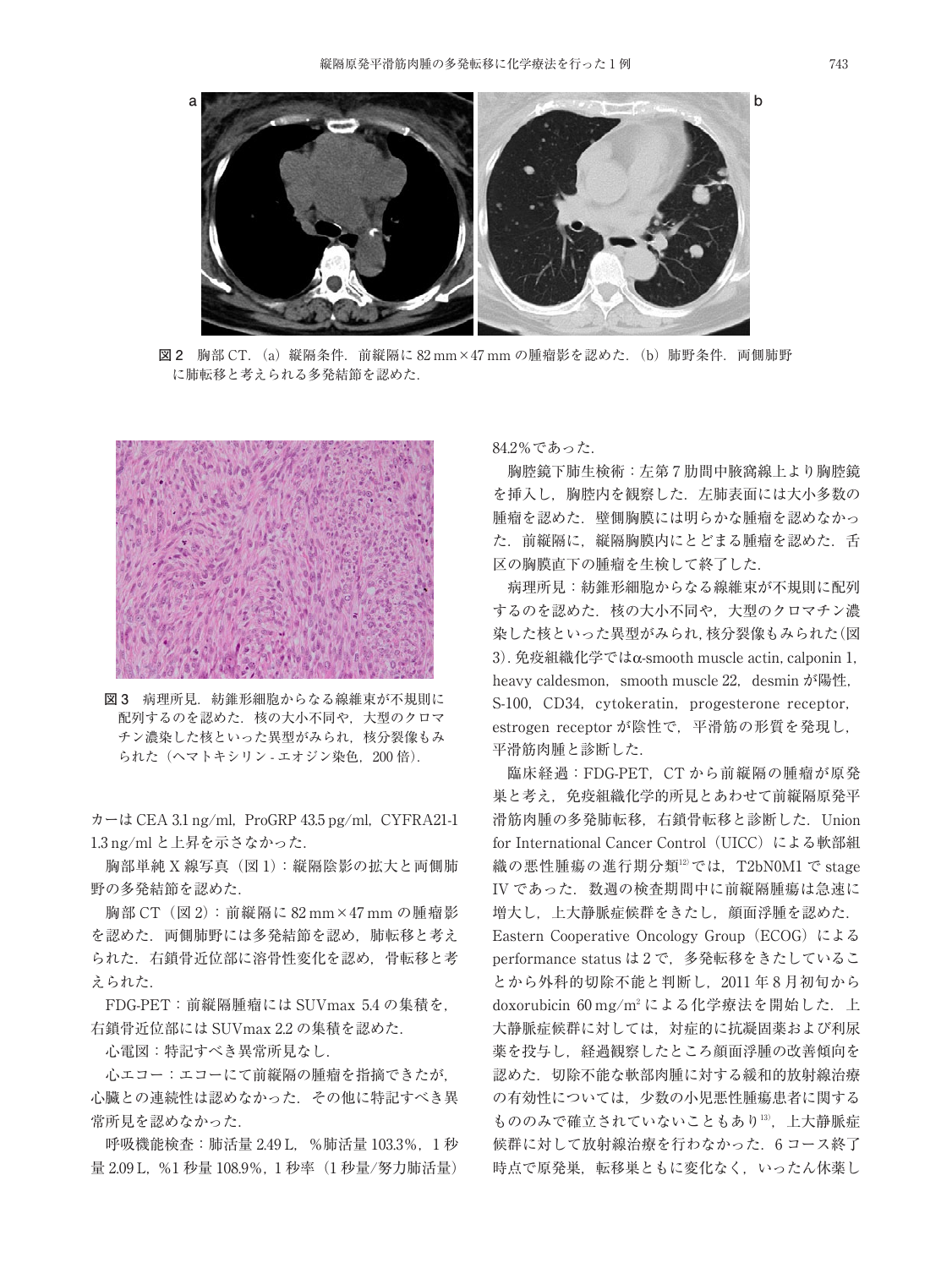|              | Treatment        | No. of patients | $\%$ |
|--------------|------------------|-----------------|------|
| Resectable   | 0P               | 25              | 62.5 |
|              | OP, RTx, CTx     | 2               | 5    |
|              | OP. RTx          |                 | 2.5  |
|              | OP. CTx          | 4               | 10   |
|              | Total            | 32              | 80   |
| Unresectable | RTx, CTx         | 2               | 5    |
|              | RTx              | 3               | 7.5  |
|              | $CTx$ (our case) |                 | 2.5  |
|              | <b>BSC</b>       | 2               | 5    |
|              | Total            | 8               | 20   |

**表 1** 縦隔原発平滑筋肉腫 40 例の治療

OP: operation, RTx: radiotherapy, CTx: chemotherapy, BSC: best supportive care.

た.しかし 6ヶ月後の CT にて病巣の増大が確認され, doxorubicin 投与を再開した.2 コース追加投与後の CT ではさらに肺転移巣が増大していた.今後セカンドライ ンの化学療法を行う予定としている.

## **考 察**

縦隔原発平滑筋肉腫の治療に関しては,外科的切除を 主体とする報告が大多数である<sup>2〜9)</sup>.本症例は stage IV の縦隔原発平滑筋肉腫で化学療法のみを施行し,11ヶ月 の無増悪生存期間が得られ,18ヶ月後も生存している.

成人悪性腫瘍のなかで軟部肉腫の占める割合は 0.7% であり©,軟部肉腫のなかで平滑筋肉腫の割合は 10%で ある4) .縦隔原発の平滑筋肉腫はきわめてまれな疾患で, 我々が検索しえた限りでは、我が国での報告は自験例を 含めて 19 例1)~4) ,海外での報告は 21 例5)~10) のみであった.

軟部肉腫の治療として、stage I, II, III では可能な 限り外科的切除を行うことが基本となる'''.Burt ら'4'は 47 例の縦隔原発の軟部肉腫の検討を行い,腫瘍の完全 切除が可能であった症例は,不完全な切除または切除不 能であった症例と比べて有意に 5 年生存率が高かったと 報告しており,縦隔原発の軟部肉腫に対しても可能な限 り外科的に完全切除を行うべきと考えられる.一方, stage IV の軟部肉腫の標準的治療法は確立されていな い<sup>11)</sup>. Kane ら<sup>15)</sup>は集学的な治療にもかかわらず, stage IV の軟部肉腫の生存期間中央値は 15ヶ月であったと報 告している.

軟部肉腫進行例の化学療法に関して、Bramwell ら $^{16}$ は doxorubicin 単剤と doxorubicin を含む併用化学療法 のメタアナリシスの結果,doxorubicin 単剤に対する併 用化学療法の優越性は認められなかったと報告している. 一方,縦隔原発平滑筋肉腫に関しては,ブスルファン (busulphan)を投与した症例10) などが散見される程度で, 化学療法の有効性に関するエビデンスはほとんど得られ

**表 2** 切除不能であった縦隔原発平滑筋肉腫 8 例の治療 と予後

|                    | Age/sec | Treatment  | Outcome          |
|--------------------|---------|------------|------------------|
| Makino (1982)      | 35/M    | RTx, CTx   | 6 months, death  |
| Gupta (1983)       | 55/M    | <b>BSC</b> | 6 months, alive  |
| Sunderrajan (1984) | 88/M    | RTx        | 1 month, death   |
| Mishima (1989)     | 34/M    | RTx, CTx   | 43 months, alive |
| Miyayama (1998)    | 79/F    | <b>BSC</b> | 1 month, death   |
| Ohashi (2003)      | 57/F    | RTx        | 1 month, death   |
| Shundo $(2011)$    | 74/F    | RTx        | 5 months, death  |
| Ono (2013)         | 63/F    | CTx        | 18 months, alive |

RTx: radiotherapy, CTx: chemotherapy, BSC: best supportive care.

### ていない.

我々は縦隔原発の平滑筋肉腫に対する治療と予後に関 して,医学中央雑誌と PubMed で 2012 年以前の症例を 検索し,検討した.各症例の stage は明確に記載されて おらず不明であった.自験例を含めたこれまでの 40 例 の報告のうち,腫瘍の切除を行ったのは 32 例(80%), 手術不能症例は 8例 (20%), 手術不能症例に対し、化 学療法と放射線療法を行ったのは2例(5%),放射線療 法のみを行ったのは3例(7.5%), 化学療法のみを行っ たのは自験例1例 (2.5%) のみであった (表 1). 切除 不能症例の予後としては 1ヶ月で死亡した症例から, 43ヶ月後に生存している症例までさまざまであり、生存 期間中央値は 5.5ヶ月であった(表 2).

本症例は切除不能の縦隔原発平滑筋肉腫で, doxorubicin 単剤を投与し、副作用は許容範囲で11ヶ月の無増 悪生存期間が得られ、18ヶ月後も生存している. 切除不 能の縦隔原発平滑筋肉腫の予後および化学療法の有効性 に関しては不明な点が多く,推測にすぎないが既報の生 存期間中央値を考慮すると,本症例では化学療法が延命 に寄与した可能性が考えられる. 今後, stage IV の縦隔 原発平滑筋肉腫に対する,予後および治療についてのさ らなる検討が待たれる.

謝辞:免疫組織化学的所見と治療方針についてご教示いた だきました,大阪府立成人病センターの高橋克仁先生に深謝 いたします.

著者の COI (conflicts of interest) 開示:本論文発表内容 に関して特に申告なし.

### **引用文献**

1)春藤恭昌.他.中縦隔原発の平滑筋肉腫の1例.胸 部外科 2011; 64: 603-5.